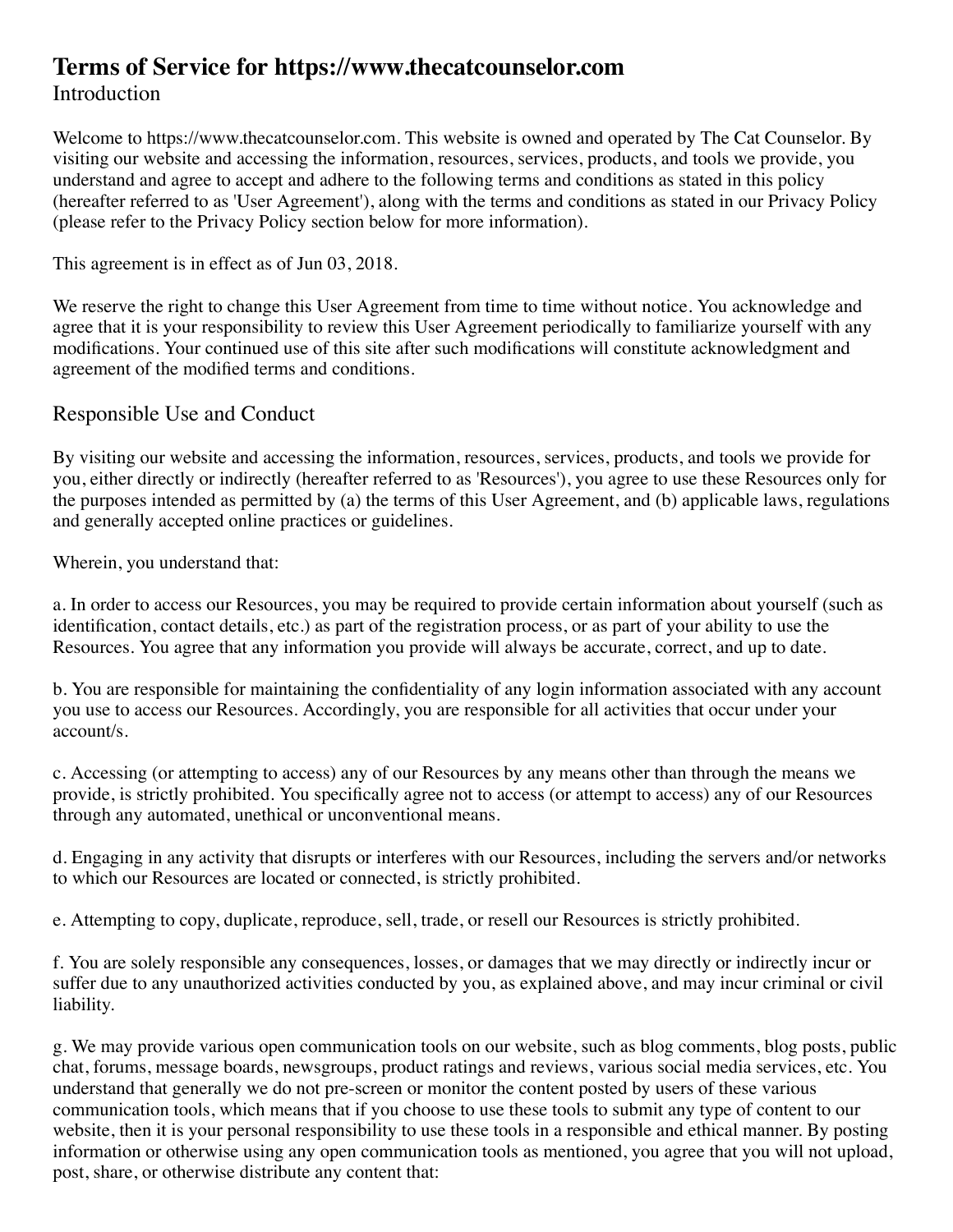i. Is illegal, threatening, defamatory, abusive, harassing, degrading, intimidating, fraudulent, deceptive, invasive, racist, or contains any type of suggestive, inappropriate, or explicit language;

ii. Infringes on any trademark, patent, trade secret, copyright, or other proprietary right of any party; Iii. Contains any type of unauthorized or unsolicited advertising;

Iiii. Impersonates any person or entity, including any https://www.thecatcounselor.com employees or representatives.

We have the right at our sole discretion to remove any content that, we feel in our judgment does not comply with this User Agreement, along with any content that we feel is otherwise offensive, harmful, objectionable, inaccurate, or violates any 3rd party copyrights or trademarks. We are not responsible for any delay or failure in removing such content. If you post content that we choose to remove, you hereby consent to such removal, and consent to waive any claim against us.

h. We do not assume any liability for any content posted by you or any other 3rd party users of our website. However, any content posted by you using any open communication tools on our website, provided that it doesn't violate or infringe on any 3rd party copyrights or trademarks, becomes the property of The Cat Counselor, and as such, gives us a perpetual, irrevocable, worldwide, royalty-free, exclusive license to reproduce, modify, adapt, translate, publish, publicly display and/or distribute as we see fit. This only refers and applies to content posted via open communication tools as described, and does not refer to information that is provided as part of the registration process, necessary in order to use our Resources. All information provided as part of our registration process is covered by our *privacy policy*.

i. You agree to indemnify and hold harmless The Cat Counselor and its parent company and affiliates, and their directors, officers, managers, employees, donors, agents, and licensors, from and against all losses, expenses, damages and costs, including reasonable attorneys' fees, resulting from any violation of this User Agreement or the failure to fulfill any obligations relating to your account incurred by you or any other person using your account. We reserve the right to take over the exclusive defense of any claim for which we are entitled to indemnification under this User Agreement. In such event, you shall provide us with such cooperation as is reasonably requested by us.

## Privacy

Your privacy is very important to us, which is why we've created a separate Privacy Policy in order to explain in detail how we collect, manage, process, secure, and store your private information. Our privacy policy is included under the scope of this User Agreement. To read our privacy policy in its entirety, [click here.](http://https//docs.wixstatic.com/ugd/4ecc17_e61a16716efe47a4871527449095b7f3.pdf)

#### Limitation of Warranties

By using our website, you understand and agree that all Resources we provide are "as is" and "as available". This means that we do not represent or warrant to you that:

i) the use of our Resources will meet your needs or requirements.

- ii) the use of our Resources will be uninterrupted, timely, secure or free from errors.
- iii) the information obtained by using our Resources will be accurate or reliable, and
- iv) any defects in the operation or functionality of any Resources we provide will be repaired or corrected.

Furthermore, you understand and agree that:

v) any content downloaded or otherwise obtained through the use of our Resources is done at your own discretion and risk, and that you are solely responsible for any damage to your computer or other devices for any loss of data that may result from the download of such content.

vi) no information or advice, whether expressed, implied, oral or written, obtained by you from The Cat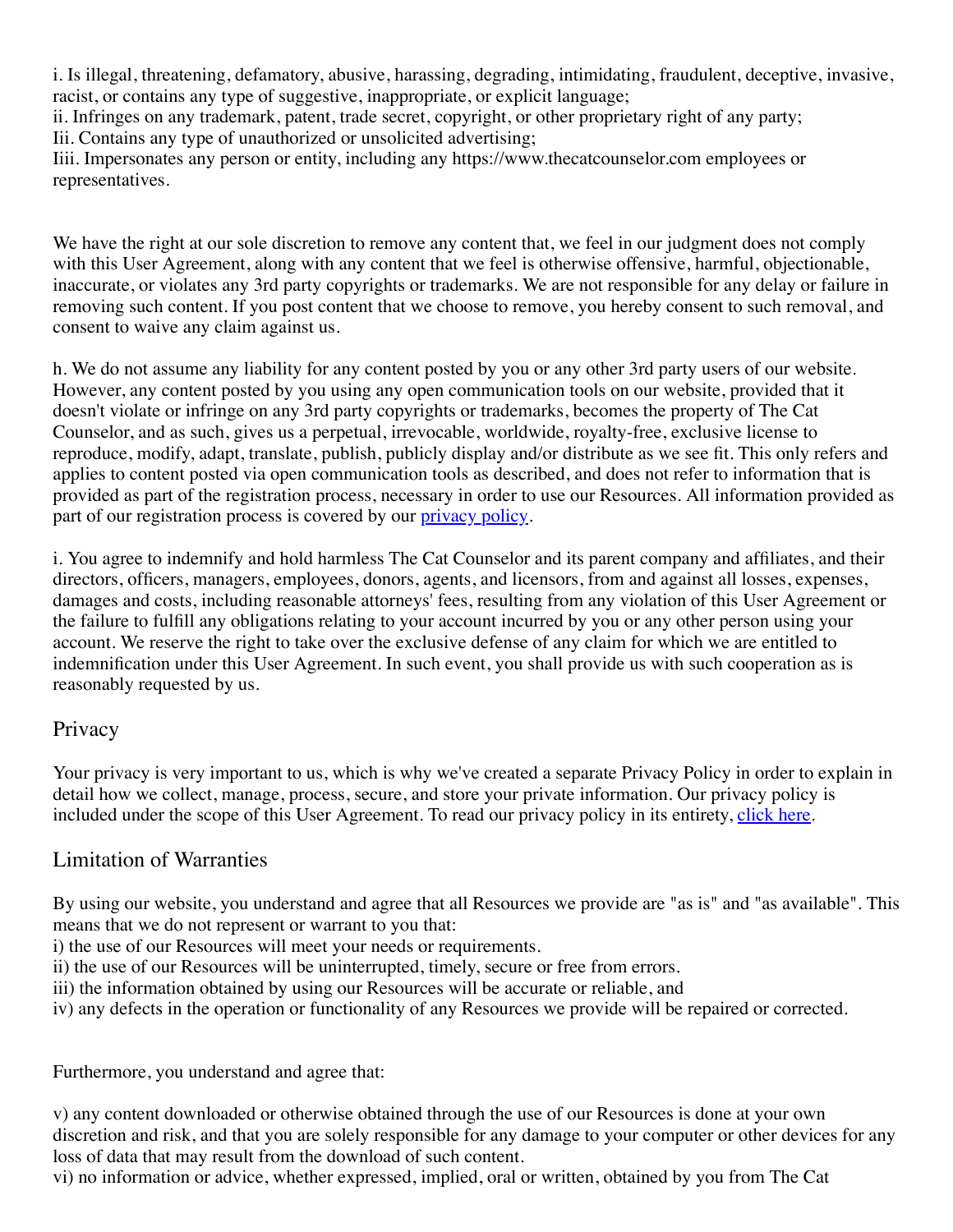Counselor or through any Resources we provide shall create any warranty, guarantee, or conditions of any kind, except for those expressly outlined in this User Agreement.

## Limitation of Liability

In conjunction with the Limitation of Warranties as explained above, you expressly understand and agree that any claim against us shall be limited to the amount you paid, if any, for use of products and/or services. The Cat Counselor will not be liable for any direct, indirect, incidental, consequential or exemplary loss or damages which may be incurred by you as a result of using our Resources, or as a result of any changes, data loss or corruption, cancellation, loss of access, or downtime to the full extent that applicable limitation of liability laws apply.

## Copyrights/Trademarks

All content and materials available on https://www.thecatcounselor.com, including but not limited to text, graphics, website name, code, images and logos are the intellectual property of The Cat Counselor, and are protected by applicable copyright and trademark law. Any inappropriate use, including but not limited to the reproduction, distribution, display or transmission of any content on this site is strictly prohibited, unless specifically authorized by The Cat Counselor.

## Termination of Use

You agree that we may, at our sole discretion, suspend or terminate your access to all or part of our website and Resources with or without notice and for any reason, including, without limitation, breach of this User Agreement. Any suspected illegal, fraudulent or abusive activity may be grounds for terminating your relationship and may be referred to appropriate law enforcement authorities. Upon suspension or termination, your right to use the Resources we provide will immediately cease, and we reserve the right to remove or delete any information that you may have on file with us, including any account or login information.

## Governing Law

This website is controlled by The Cat Counselor from our offices located in the state of CA. It can be accessed by most countries around the world. As each country has laws that may differ from those of CA, by accessing our website, you agree that the statutes and laws of CA, without regard to the conflict of laws and the United Nations Convention on the International Sales of Goods, will apply to all matters relating to the use of this website and the purchase of any products or services through this site.

Furthermore, any action to enforce this User Agreement shall be brought in the federal or state courts located in CA You hereby agree to personal jurisdiction by such courts, and waive any jurisdictional, venue, or inconvenient forum objections to such courts.

#### Guarantee

UNLESS OTHERWISE EXPRESSED, The Cat Counselor EXPRESSLY DISCLAIMS ALL WARRANTIES AND CONDITIONS OF ANY KIND, WHETHER EXPRESS OR IMPLIED, INCLUDING, BUT NOT LIMITED TO THE IMPLIED WARRANTIES AND CONDITIONS OF MERCHANTABILITY, FITNESS FOR A PARTICULAR PURPOSE AND NON-INFRINGEMENT.

## Contact Information

If you have any questions or comments about these our Terms of Service as outlined above, you can contact us